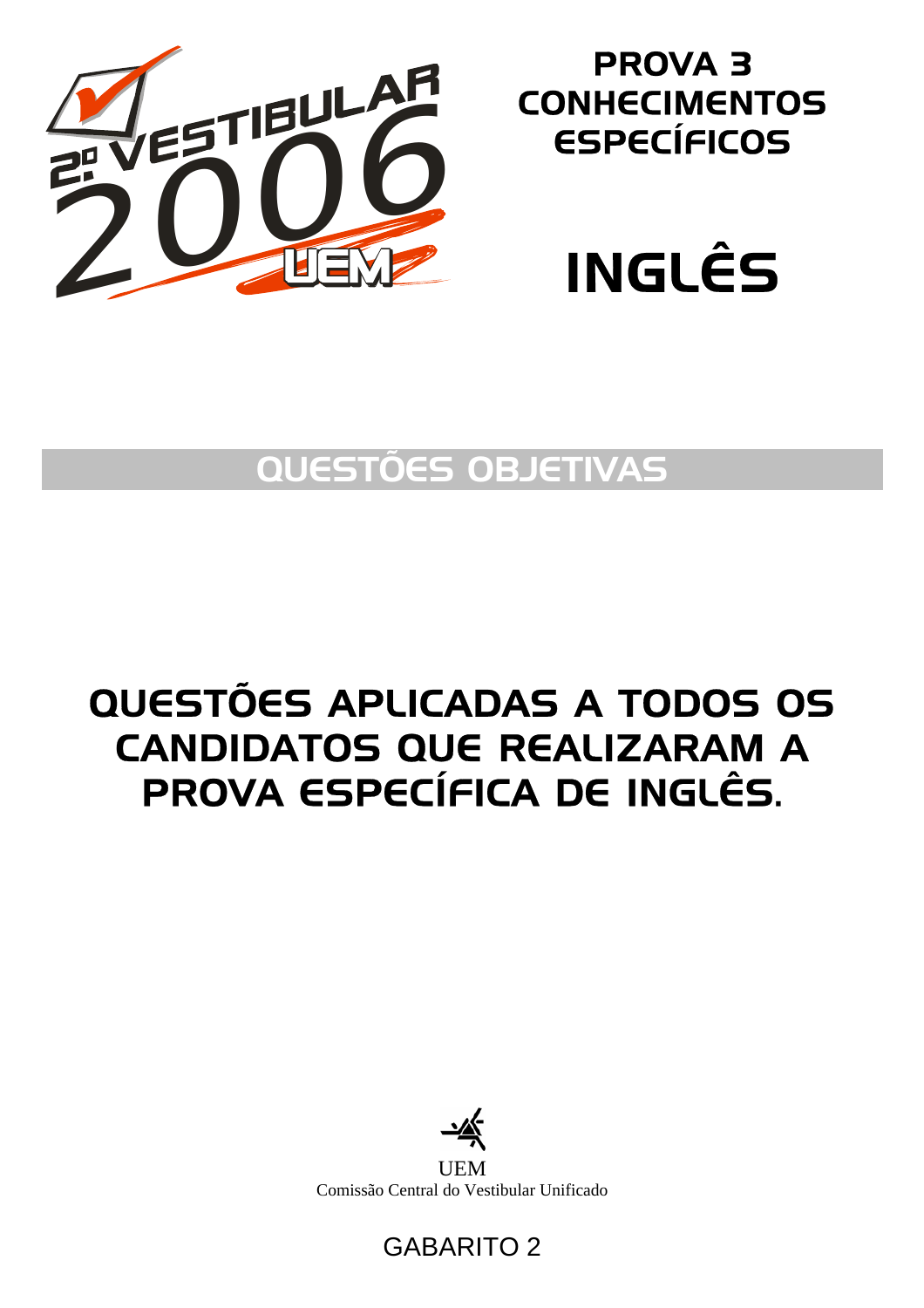# INGLÊS

### **TEXTO**

#### **Teen Obesity**

Obesity continued to increase dramatically during the late 1990s for Americans of all ages according to the data collected and analyzed by the National Center for Health Statistics, part of the Centers for Disease Control and Prevention (CDC).

The percent of children and teens who are overweight also continues to increase. Among children and teens aged 6-19, 15 percent (almost 9 million) are overweight according to the 1999-2000

- 10 data, or triple what the proportion was in 1980. In addition, the data shows that another 15 percent of children and teens aged 6-19, are considered at risk of becoming overweight.
- 15 Obesity can be defined as an excessive accumulation of body fat, which results in individuals being at least 20% heavier than their ideal body weight.

"Overweight" is defined as any weight in excess of the ideal range. Obesity is a common eating disorder associated with adolescence.

Although children have fewer weight-related health problems than adults, overweight children are at high risk of becoming overweight adolescents and adults.

25 Overweight people of all ages are at risk for a number of health problems including heart disease, diabetes, high blood pressure, stroke and some forms of cancer.

30 Obesity can weaken physical health and wellbeing, and can shorten life expectancy. It can also lead to social disabilities and unhappiness, which may cause stress and even mental illness. A study released in May 2004 suggests that overweight children are more likely to be involved in bullying

35 than normal-weight children are, both as victims and as perpetrators of teasing, name-calling and physical bullying.

The development of a personal identity and body image is an important goal for adolescents.

40 Your parents, physician and teachers can help you. If you think you are overweight, talk to a trusted adult about what you can do to improve your health.

(Disponível em

5

20

<http://www.pamf.org/teen/health/diseases/obesity.html>. Acesso em 26 outubro 2005.)

- **01** Pelas informações contidas no texto, assinale a alternativa cujo(s) vocábulos(s) **não** tenha(m) relação direta com saúde ou com problemas relacionados a ela.
	- A) "health" (linha 4)
	- B) "eating disorder" (linha 20)
	- C) "heart disease" (linha 26)
	- D) "lead to" (linha 31)
	- E) "mental illness" (linha 32)
- **02** De acordo com o texto, as crianças obesas
	- A) são mais doentes.
	- B) têm vida mais curta.
	- C) são mais infelizes.
	- D) tendem a ser mais intimidadas.
	- E) falam mais nomes feios.
- **03** Assinale a alternativa **correta** de acordo com o texto.
	- A) Estado de saúde delicado e obesidade são as causas de doenças cardíacas.
	- B) A obesidade pode ter como conseqüências a infelicidade e a fragilidade na saúde.
	- C) Estresse e doenças mentais são causadas pela obesidade.
	- D) A obesidade é uma desordem alimentar resultante de excesso de "junk food".
	- E) As crianças com peso normal e as crianças obesas têm igual chance de terem problemas na vida social.
- **04** According to the text, it is correct to say that "bullying" (line 34)
	- A) means "threatening to hurt someone or frighten them".
	- B) is a disease caused by obesity.
	- C) affects children and teens dramatically.
	- D) is the opposite of "teasing" (line 36).
	- E) started in the USA in 2004.
- **05** The relative underlined pronoun in "The percent of children and teens who are overweight also continues to increase" (lines 6-7) refers to
	- A) "percent".
	- B) "teens".
	- C) "children and teens".
	- D) "overweight".
	- E) "children".
- **06** Choose the alternative in which the underlined verb is used to express a possibility.
	- A) "Obesity continued to increase..." (line 1)
	- B) "In addition, the data shows that another..." (lines 10-11)
	- C) "Overweight people of all ages are at risk..." (line 25)
	- D) "...which may cause stress and..." (lines 31-32)
	- E) "A study released in May 2004..." (lines 32-33)

GABARITO 2